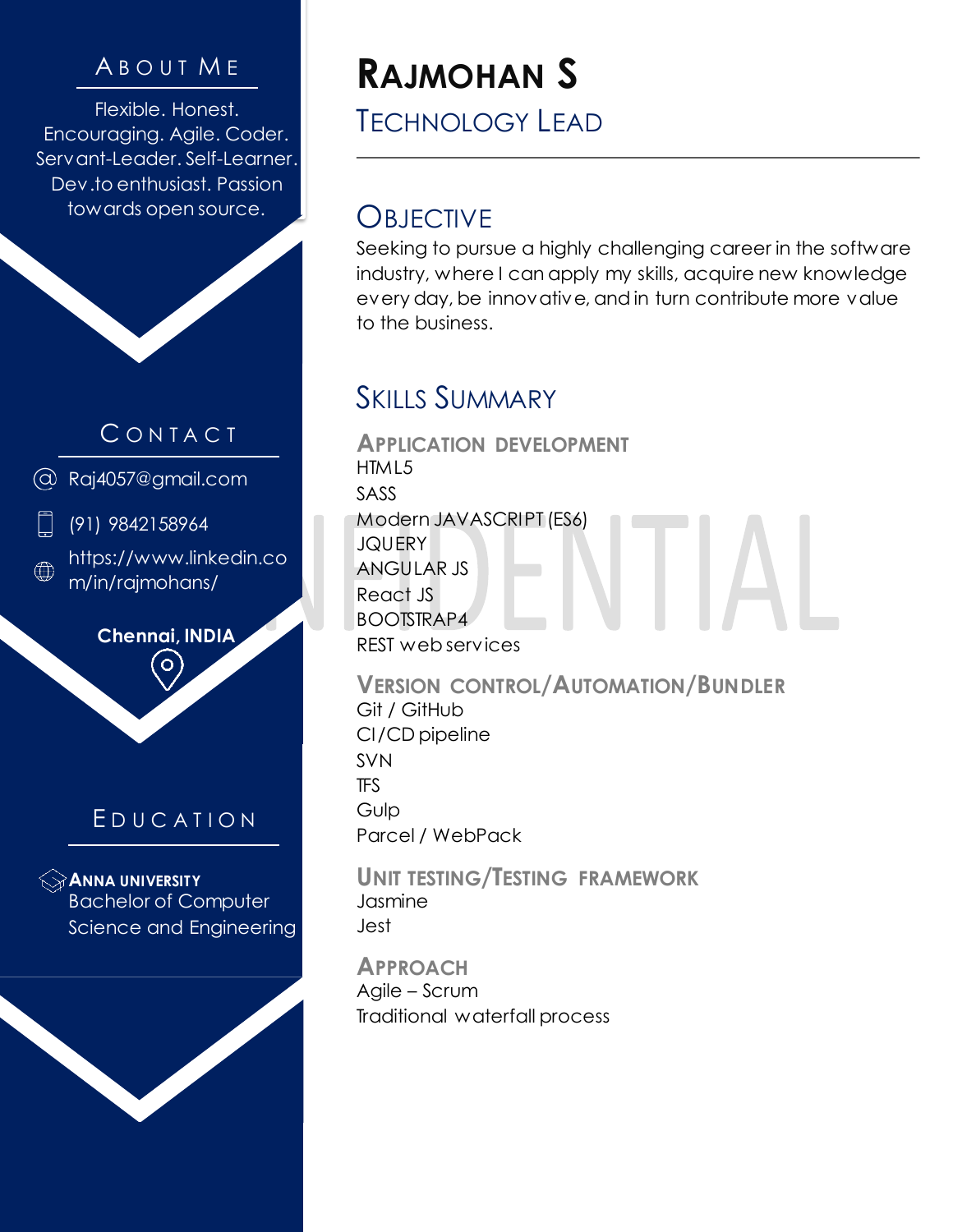#### WORK EXPERIENCE SUMMARY

- $\boxtimes$  13+ years of experience in web and application development in open source technologies.
- $\boxtimes$  6+ years of experience working in Scrum.

| <b>Organization</b>            | <b>Domain</b>   | <b>Role</b>           | <b>Duration</b>       |
|--------------------------------|-----------------|-----------------------|-----------------------|
| Cognizant Technology           | Banking,        | <b>Technical Lead</b> | Oct 2015 - Present    |
| Solutions                      | Automotive,     |                       |                       |
|                                | Healthcare,     |                       |                       |
|                                | Apple-ETS       |                       |                       |
| Tablytics MR                   | Market Research | <b>Technical Lead</b> | April 2014 – Sep 2015 |
| Zanec Soft Tech                |                 | <b>Technical Lead</b> | Nov 2013 - Mar 2014   |
| Infoquest Technologies         |                 | Senior developer      | May 2012 - Oct 2013   |
| Reluisent Technologies         |                 | Senior developer      | Sep 2010 - Apr 2012   |
| <b>Blazedream Technologies</b> |                 | Developer             | Nov 2009 - Sep 2010   |
| Qbase Technologies             |                 | Developer             | Oct 2008 - Oct 2009   |
| Navayuga Consultancy           |                 | Trainee               | JULY 2007 - SEP 2008  |

#### FUNCTIONAL EXPERTISE

- Worked in **Apple-ETS** projects three years for **Apple** client.
- Worked in **banking** projects two years for **USBANK** client.
- $\boxtimes$  Met the complete requirement analysis and obtained a comfort level from client using **SCRUM/AGILE** method of development.
- Good knowledge on **Documenting technical design** and **prepared daily/weekly status reports** for the team.
- Worked on Agile with **Domain Driven Development** (DDD) which helps the users to incorporate changes during the builds.
- Have good experience in Managing a **small team** and ensured delivery on the timeline provided. Ability to work under **strict deadlines** and to quickly adapt to new environment.
- Have knowledge in releasing **testing build** using **Jenkins** and release note to testing team.
- Experience on handling **AEM** (Adobe Experienced Manager) tool for **FORD** projects.
- Proven ability to learn and adapt to **new technologies** and **frameworks** quickly.
- $\boxtimes$  Experience is using JIRA creating user stories, backlogs, epics, tasks, maintaining the progress of tasks and following sprint activities, handling pull requests and code reviews.
- Good Written and Verbal Communication skills.

#### TECHNICAL EXPERTISE

- Extensively worked in **JavaScript/ANGULAR JS** applications, implementing the objectoriented concepts through all the projects.
- Extensively worked in **HTML/SASS** creating a page with **UX designs** from Photoshop.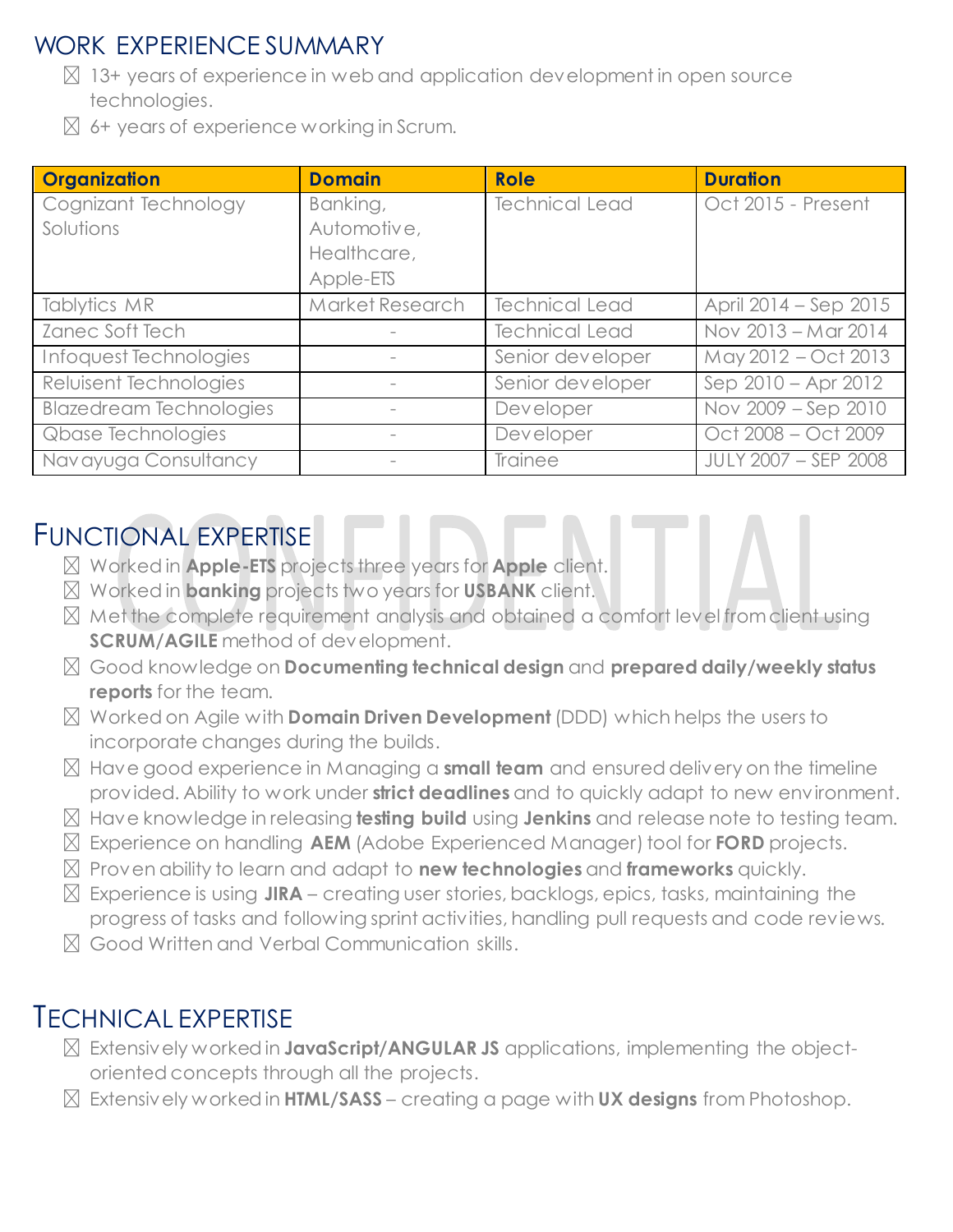- Vast experience in handling web development using **HTML, JavaScript, JQuery, Angular JS, CSS, HTML5, JSON, Web Services.**
- Experienced in developing projects in **core PHP** and **PHP frameworks** like **Code igniter, cakePHP** and **Laravel** with **MYSQL** RDMS.
- Experienced in developing CMS (**Drupal, Joomla, WordPress,** and **Magento**).
- Have experience in running builds with configuration using **Jenkins, GitHub Actions, Heroku,**  and **Netlify**.
- Have experience in maintaining **Project solutions** in **Visual studio**.
- Have experience in using **Jasmine, Jest** for unit testing to ensure code quality.
- Good Knowledge in using **Git commands**. Familiar with tools like **Lerna, Submodule, Branching, Rebase** and **Merge.**
- Worked on **NVDA** and **JAWS** web **accessibility** tools.
- Good exposure on understanding **MERN, JAM** stack**.**

### WORK EXPERIENCE IN DETAIL

**CURRENT ORGANIZATION**:

**TECHNICAL LEAD** *(October 2015 - Till date)* **Cognizant Technology Solutions Project #1:** Domain: **Banking Product Name: Shared Access, Money Movement** Customer: **USBANK** Team Size: 5 Product Description:

This Application is mainly focused on customer service for Personal Banking. Modules included like My Accounts, Transfers, Bill Payment, Send Money, Shared Access, Get Cash Advance, Online statements. Using shared Access and admin can create new user as House hold Delegates or Third Party Delegates. The delegates have certain Access to add/remove accounts, enroll/unenrolled access, view transaction history, set daily limit, and edit transaction types. Using transaction module HH admin can manage scheduled/recurring transfers by edit/cancel the transfers, Set Frequency (one time, weekly, monthly), set date and edit transfer amounts.

#### **Responsibilities/Tasks/Achievements**:

- $\boxtimes$  Played the role of technical leader for the scrum team.
- $\boxtimes$  Extensively involved in new development and existing bugs fixing of the product.
- Involved in development of UI interface using **Handlebars, SASS** and **Backbone/Angular js.**
- Done **web accessibility** for the elements and testing in device with **talkback** feature.
- $\boxtimes$  Ensure that the application is developed in asynchronous programming.
- $\boxtimes$  Development activities includes, data model design, writing scratch functions, modifying existing functions.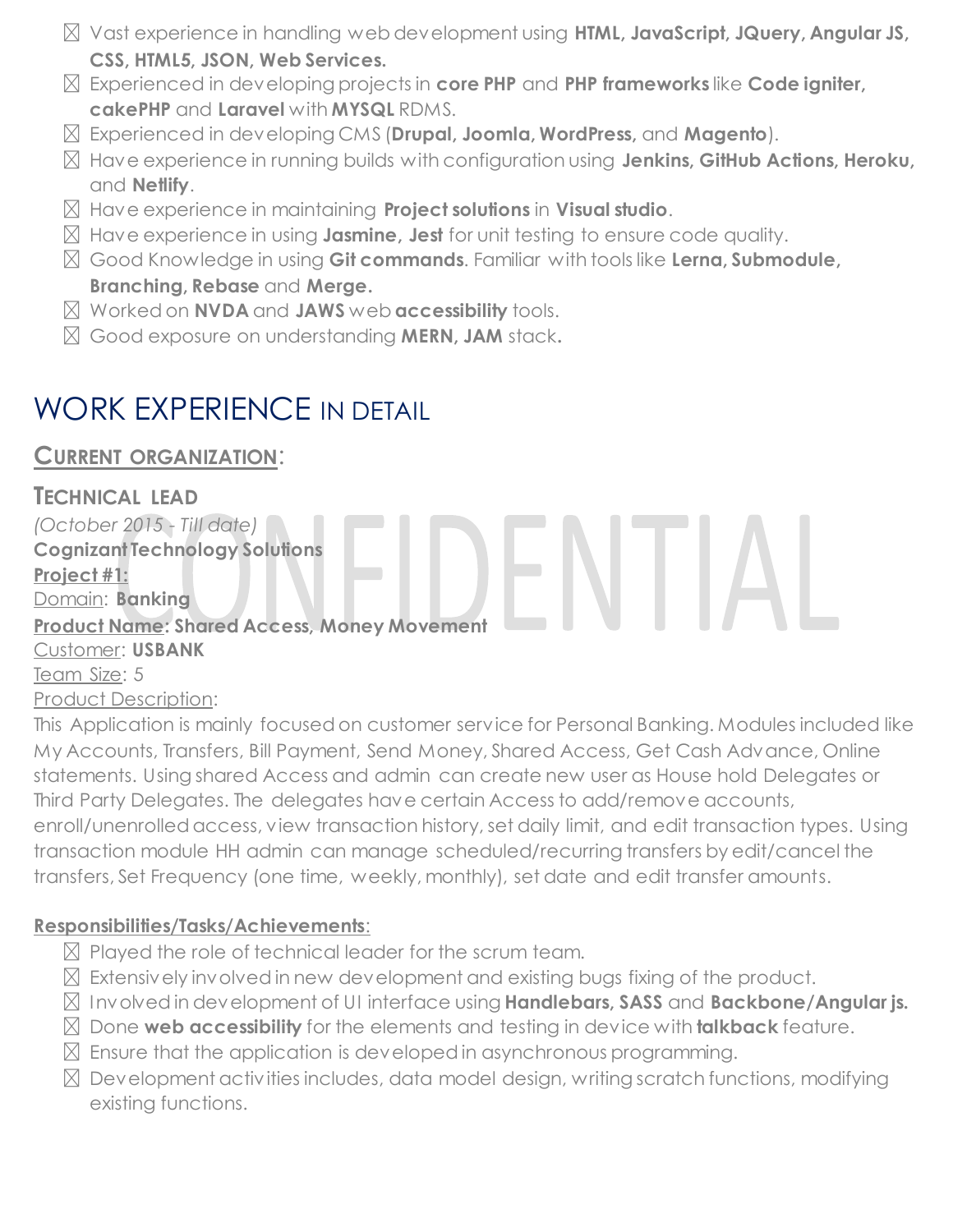- $\boxtimes$  Extensively involved in development of new Web API controllers and code for new data model connections.
- $\boxtimes$  Reusing of other projects or module functions wherever required.
- $\boxtimes$  Creating reusable classes, interfaces and methods for the application.
- $\boxtimes$  Implement appropriate design patterns/techniques wherever required.
- $\boxtimes$  Worked in performance improvement of the application.
- $\boxtimes$  Ensure that the application design is not tightly coupled through dependency injections wherever possible.
- $\boxtimes$  Conduct code reviews on team's code changes and share feedback and suggestions.
- $\boxtimes$  Ensure code quality is not compromised.
- $\boxtimes$  Help the team to complete their tasks on time in every sprint.
- $R$  Facilitate scrum ceremonies for the team.
- $\boxtimes$  Actively involved in every backlog grooming sessions and other discussions with the product specialists and product owner.
- $\boxtimes$  Make sure that every code that goes to the build passes the Sonar cloud code quality gate check.
- $\boxtimes$  Been the single point of contact for the team for all their technical and functional clarifications and house-keeping activities (like their access requests, handling their leave requests, etc.).
- $\boxtimes$  Has been the primary point of contact for the management to understand the team's performance and their day-to-day activities.
- $\boxtimes$  Trained the team on the product's end-to-end technical walk-through and made every individual in the team self-organized.
- $\boxtimes$  Regular interaction with the product specialists, product owner and scrum master on the moving requirements' target and foresee risks and analyze on solutions.

#### **Project #2:**

#### Domain: **Apple-ETS**

#### **Product Name: Stratos**

#### Customer(s): **Apple Inc.**

#### Team Size: 2

#### Product Description:

Stratos is a unified integration platform that will provide teams with Data, SOA and Communication services. It will replace existing EAI, SSP, Geneva and Rover platforms leveraged by various IST and ISG applications. Stratos will be fully backward compatible to support all the message exchange patterns supported by these platforms.

#### **Responsibilities/Tasks/Achievements**:

- $\boxtimes$  Played the role of Lead UI Developer for the scrum team.
- Involved in development of new UI screens using **HTML, SASS** and **Angular js.**
- $\boxtimes$  Development activities includes, data model design, writing code from scratch.
- $\boxtimes$  Extensively involved in development of new Web API controllers and code for new data model connections.
- $\boxtimes$  Held demo with client weekly to get their feedback and achieving the timeline.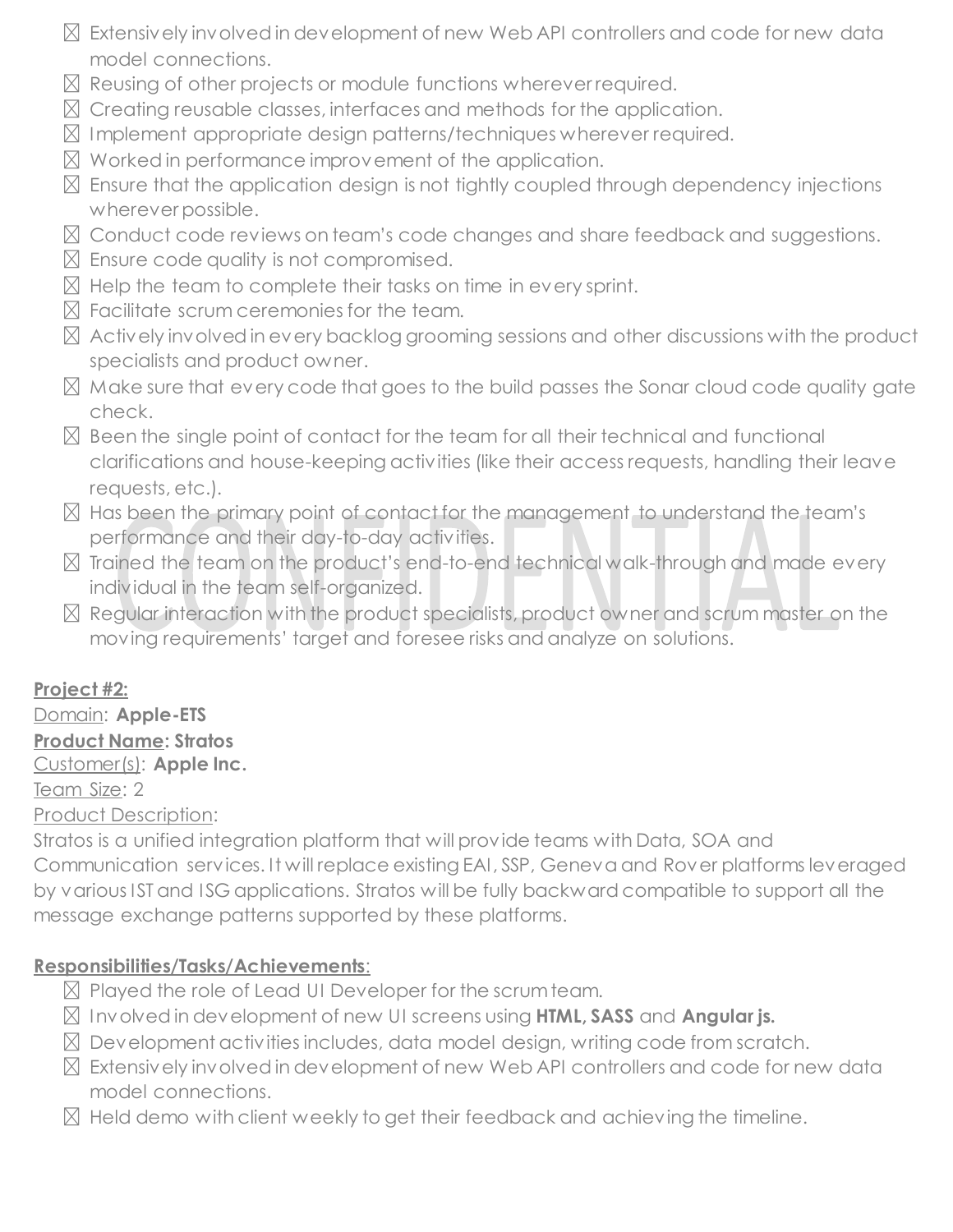- $\boxtimes$  Creating reusable classes, interfaces and methods for the application.
- Implement appropriate **design patterns/complex logic implementations** wherever required.
- $\boxtimes$  Worked in performance improvement of the application.
- $\boxtimes$  Ensure that the application design is not tightly coupled through dependency injections wherever possible.
- $\boxtimes$  Conduct code reviews on team's code changes and share feedback and suggestions.
- $\boxtimes$  Ensure code quality is not compromised and writing test cases using jasmine.
- $\boxtimes$  Actively involved in every backlog grooming sessions and other discussions with the product specialists and product owner.
- Rewrite **gulp.js** file based on new automation process.
- **Received best team award for achieving the timeline**.

#### **PREVIOUS ORGANIZATIONS**:

#### **TECHNICAL LEAD**

*(April 2014 – Sep 2015)*

#### **Tablytics Market Research** <http://tablyticsmr.com/>

Domain: Market Research (MR)

#### **Project #1:**

**Project Name: SurveyBeat** – smart data collection

Customer(s): Product Based

Team Size: 4

#### Product Description:

SurveyBeat as a professional online survey tool allows for seamless transition from Paper-based (PAPI) survey to CAPI through advanced survey-level customization while retaining the uniqueness of each study; and instead of retrofitting surveys to work on SMART devices, SurveyBeat customizes the script to run the survey as designed, on all android-based handheld devices, online or offline. More importantly, SurveyBeat integrates smoothly with the down-stream processes at once. It helps clients to take online surveys through questions and get their feedback. The surveys can choose from listed surveys, choose the customer number and questions of that surveys will be displayed. Lot of options like call back (start from questions where they left), enter comments, skipping questions and pipeline concepts implemented. There will be admin side where all the surveys result will be displayed.

#### **Responsibilities/Tasks/Achievements**:

- $\boxtimes$  Played the role of Technical Lead in the project.
- $\boxtimes$  Involved in meetings and discussions with stake holders and Clients to get the requirements.
- $\boxtimes$  Extensive SQL programming creating stored procedures, user defined functions and data model design for writing **MySQL** query.
- $\boxtimes$  Used MYSQL RDMS effectively to manage and store high volume of data and make sure 0% data loss.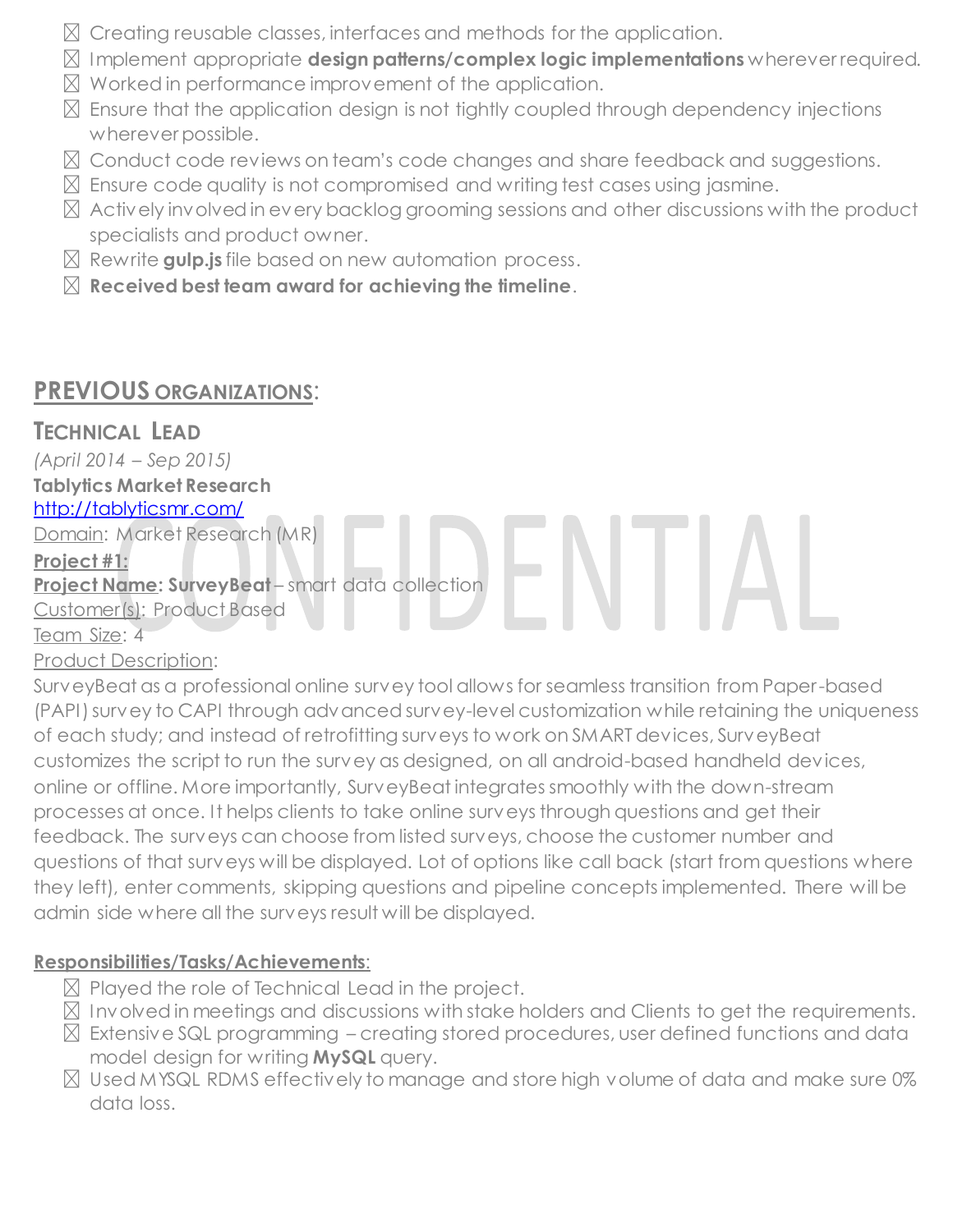- $\boxtimes$  Handling more complex code logic like skip, move to previous questions, take excel back up etc.,
- $\boxtimes$  Extensively used object-oriented programming concepts in business logic implementation to ensure performance, readability and reusability.
- $\boxtimes$  Working closely with the Quality support team and close any defects found.
- $\boxtimes$  Downloading daily report in excel based on search criteria.
- $\boxtimes$  Involved in Unit Testing, Integration Testing and Regression testing in a regular basis to improve the performance of the application.

#### **Project #2:**

#### **Project Name: Wotnow** – Find Things to Do

#### Customer(s): Product Based (**Hybrid Mobile Development**)

Team Size: 4

#### Product Description:

Wotnow is a social, hyper-local calendar app that pulls in events of interest to you and delivers it automatically to your calendar. It also integrates your other calendars and Facebook events in one view. Organizations can publish their events via Wotnow and users can "track" or "get suggestions" about such events. All you do is to search and "Track" their favorite organizations and voila! The events show up directly in their calendar. Then you can view them, filter them, search them, and share them with family and friends.

#### **Responsibilities/Tasks/Achievements**:

- $\boxtimes$  Played the role of Technical Lead in the project.
- Involved in meetings and discussions with stake holders and Clients to get the requirements.
- Used **Ionic Framework,** google maps for hybrid mobile app development.
- $\boxtimes$  Worked closely with the backend and stored procedure team.
- $\boxtimes$  Involved in Unit Testing, Integration Testing and Regression testing in a regular basis to improve the performance of the application.

#### **TECHNICAL LEAD**

(Nov 2013 – Mar 2014) **Zanec soft Tech** <http://www.zanec.com/> Domain: Product Based **Project Name: ReviewMate** Team Size: 2

Product Description:

This project is to display sign board for his business. A new user can register and purchase a number. Once purchased he can develop a sign board with this number. A message dashboard will be displayed with all the inbound sms messages. The client can reply to that message. The third party tool **Nexmo** is used. The features like auto response, Saved response, purchase sms bundle features has been used. Payment Express gateway has been used for payment process.

#### **Responsibilities/Tasks/Achievements**:

 $\boxtimes$  Played the role of a senior UI developer in the project.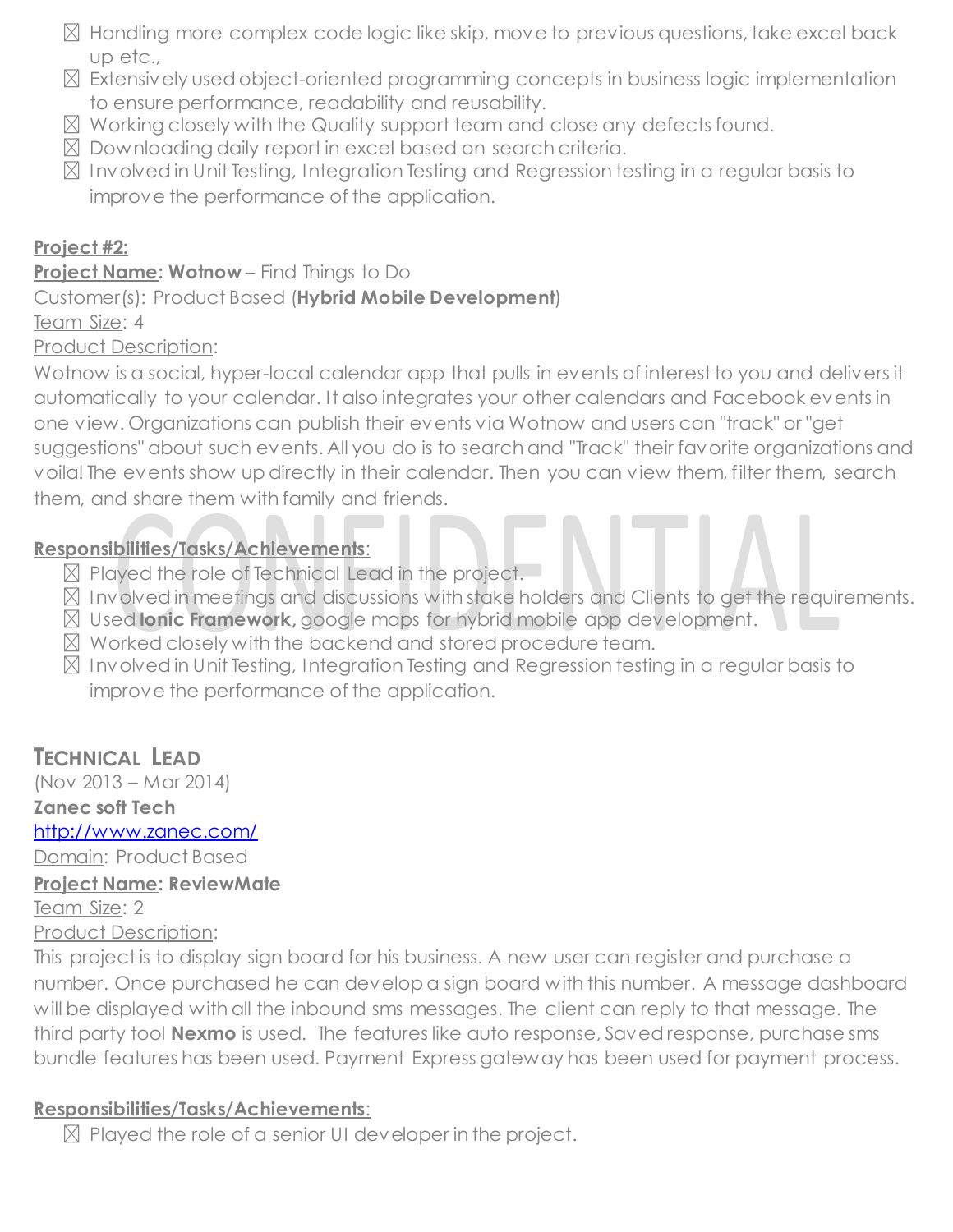- $\boxtimes$  Involved in meetings and discussions with stake holders and Clients to get the requirements.
- Writing code and SQL queries from scratch using code Igniter and **MySQL** RDMS.
- $\boxtimes$  Monitor the tickets queue and assigning to team.
- Monitoring the sms service working fine with third party tool **Nexmo.**
- $\boxtimes$  Reports preparation using Excel and PowerPoint for demo purposes.

#### **UI DEVELOPER**

(May 2012 – Oct 2013) **Infoquest Technologies** <https://www.infoquest.com/> **Project Name: Michelin Tyreplus** Customer(s): Michelin Team Size: 3

Product Description:

Michelin Tyreplus project developed exclusive website for Algerian country. The website that is being developed would be having several options in it like tyre selector, dealer locator, tyre advices, latest promotions by Michelin and above all this the History of Michelin would also be listed. In addition to that based on the 5 countries listed on the dropdown corresponding landing page design will also be changed. The search criteria are based on the country selected on the dropdown. The whole project is based on two different languages namely English and Arabic. Initially the site will be loaded in default language based on admin side configuration. The entire site will be changed based on the language chosen from drop down. Code igniter concepts like hooks, language libraries had been used.

#### **Responsibilities/Tasks/Achievements**:

- $\boxtimes$  Played the role of UI developer in the project.
- Documented technical design documentation and prepared daily/w eekly status reports for the team.
- $\boxtimes$  Mentoring of team members, manual code reviews and perform regression testing to improve the performance of the application.
- $\boxtimes$  Held regular meetings with stack holders for requirements and feedback.

#### PROUD MOMENTS

- Received **Pat on the Back** Award, in recognition of Make outstanding contribution for successful demonstration & delivery of Stratos UI project at critical times.
- $\boxtimes$  Received recognition from sr. manager for completing the sprints in-time and contributing to the project closure by supporting at weekends and taking least no. of leaves**.**
- Received appreciation mail from client (**USBANK**) for single handedly completed the payment module within the sprint and supporting at critical times.